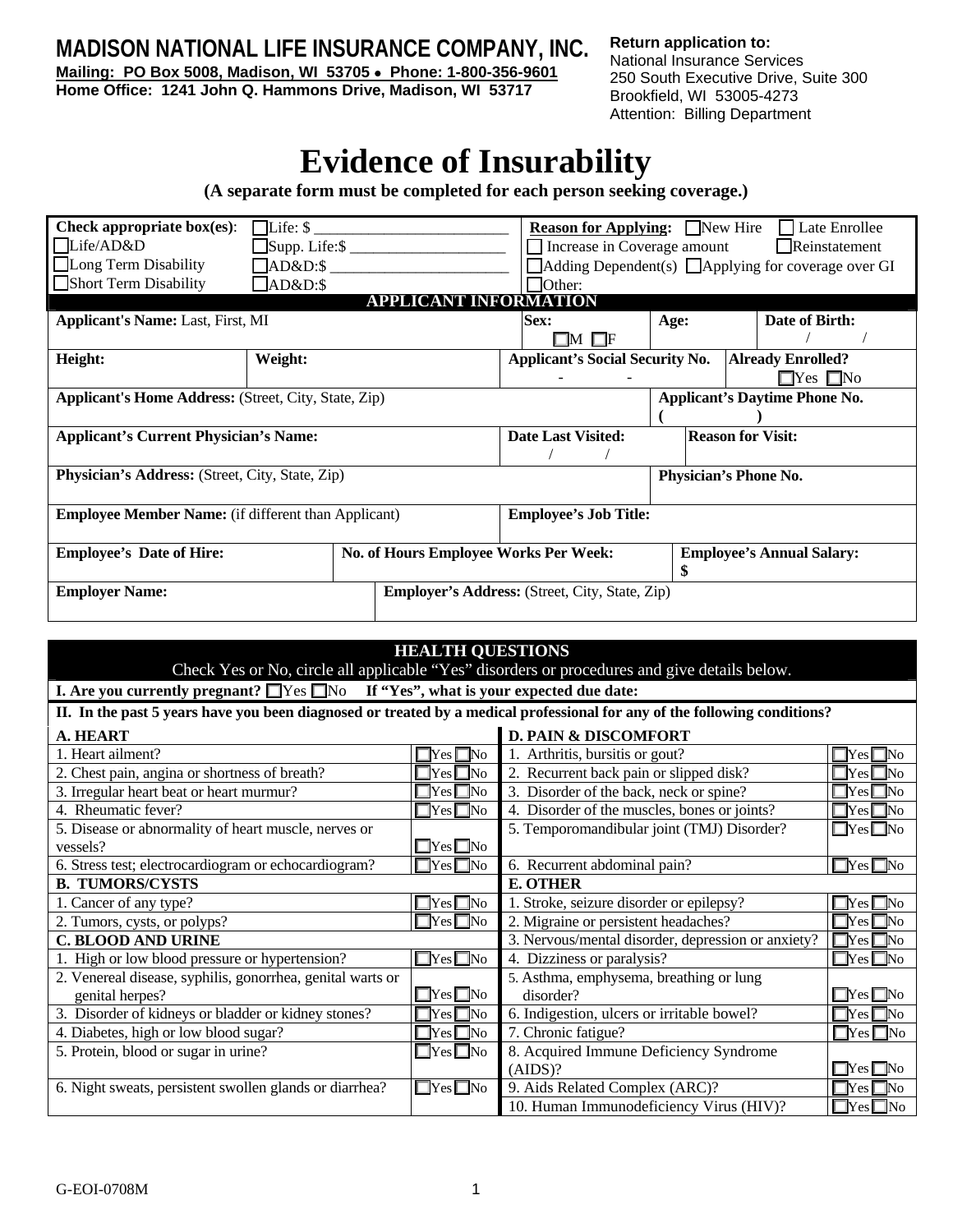| <b>HEALTH QUESTIONS continued</b><br>Check all applicable disorders and give details below.                             |                      |                                                                                                |                        |  |  |
|-------------------------------------------------------------------------------------------------------------------------|----------------------|------------------------------------------------------------------------------------------------|------------------------|--|--|
| III. In the past 5 years have you been diagnosed or treated by a medical professional for a disease or disorder of the: |                      |                                                                                                |                        |  |  |
| A. Brain or nervous system?                                                                                             | $\Box$ Yes $\Box$ No | D. Prostate, ovaries or uterus?                                                                | IYes I No              |  |  |
| B. Eyes, ears, nose or throat?                                                                                          | $\Box$ Yes $\Box$ No | E. Stomach, intestine, gallbladder or liver?                                                   | Yes I                  |  |  |
| C. Skin or lymph nodes?                                                                                                 | $\Box$ Yes $\Box$ No | F. Thyroid, spleen or any gland?                                                               | $\Gamma$ Pes $\Box$ No |  |  |
| IV. In the past 5 years, have you:                                                                                      |                      |                                                                                                |                        |  |  |
| A. Sought or received advice for the use of alcohol or<br>other chemicals or drugs?                                     | $\Box$ Yes $\Box$ No | C. Been treated or evaluated in a hospital or<br>medical or psychiatric facility?<br>_Yes  _No |                        |  |  |
| B. Scheduled or undergone any surgery?                                                                                  | $\Box$ Yes $\Box$ No | D. Sustained illness requiring medical care or<br>hospitalization?                             | – Yes I—No             |  |  |
| V. In the last 12 months, have you used to bacco of any kind? $\Box$ Yes $\Box$ No                                      |                      |                                                                                                |                        |  |  |
| VI. Please list all prescribed and non-prescribed medications you currently take:                                       |                      |                                                                                                |                        |  |  |
|                                                                                                                         |                      |                                                                                                |                        |  |  |
|                                                                                                                         |                      |                                                                                                |                        |  |  |
|                                                                                                                         |                      |                                                                                                |                        |  |  |

**If you answered "Yes" to any Health Questions in this form, please explain below. (**Please use another sheet of paper if necessary.)

| <b>Dates</b> | Conditions | <b>Doctor Names and Addresses</b> | <b>Results</b> |
|--------------|------------|-----------------------------------|----------------|
|              |            |                                   |                |
|              |            |                                   |                |
|              |            |                                   |                |
|              |            |                                   |                |

## **ACKNOWLEDGEMENTS, AUTHORIZATIONS & SIGNATURE**

I understand all statements and answers I have given are to be relied upon and form the basis of any coverage issued to me and/or my dependents under the Group Policy. I understand that any misstatements or failure to report information which is material to the issuance of coverage may be used as a basis for rescission of my insurance and/or denial of payment of a claim. I agree to notify Madison National Life Insurance Company, Inc. of any change in my medical condition while my enrollment is pending. I agree that if my enrollment is approved by Madison National Life Insurance Company, Inc., the effective date of any coverage will be determined in accordance with the terms of the Group Policy, including any Actively at Work requirement.

I acknowledge this Evidence of Insurability form (when approved), the Group Policy, Certificate of Insurance, and any endorsement, amendment or rider hereto, are part of the insurance coverage(s) applied for. I understand that no insurance agent or broker, or persons other than officers of Madison National Life Insurance Company, Inc., can modify, waive or change this form, nor bind coverage or guarantee approval of this form.

I hereby authorize any licensed physician, medical practitioner, hospital, clinic, Veterans Administration Facility, or other medically related facility, state or local government agency, insurance or reinsurance company, consumer reporting agency, or employer, to give to Madison National Life Insurance Company, Inc., its legal representative or its reinsurers any and all such information to use for underwriting insurance. I agree that this authorization, in connection with this form, shall be valid for 24 months from my signature date and that I have the right to revoke this authorization at any time. I agree that a photocopy of this authorization shall be as valid as the original and I understand that a copy is available to me upon request.

**WARNING:** Any person who knowingly presents a false or fraudulent claim for payment of a loss or benefit, or knowingly presents false information in an application for insurance may be guilty of a crime and subject to fines, confinement in prison, and/or denial of insurance benefits.

| <b>Applicant's Signature</b>                                            | <b>Date</b> |
|-------------------------------------------------------------------------|-------------|
|                                                                         |             |
|                                                                         |             |
| <b>Parent/Guardian Signature</b> (for Dependent enrollees under age 18) | Date        |

| ONLY.<br><b>USE</b><br><b>FOR</b><br><b>INSURER</b> | $\sim$<br>Decision:<br>Approved | $\overline{\phantom{a}}$<br>$\sim$<br>Postponed | <b>Declined</b> | <b>Effective Date:</b> |       |
|-----------------------------------------------------|---------------------------------|-------------------------------------------------|-----------------|------------------------|-------|
| $\sim$<br>; Sianature:<br>Underwriter"              |                                 |                                                 |                 |                        | Date: |